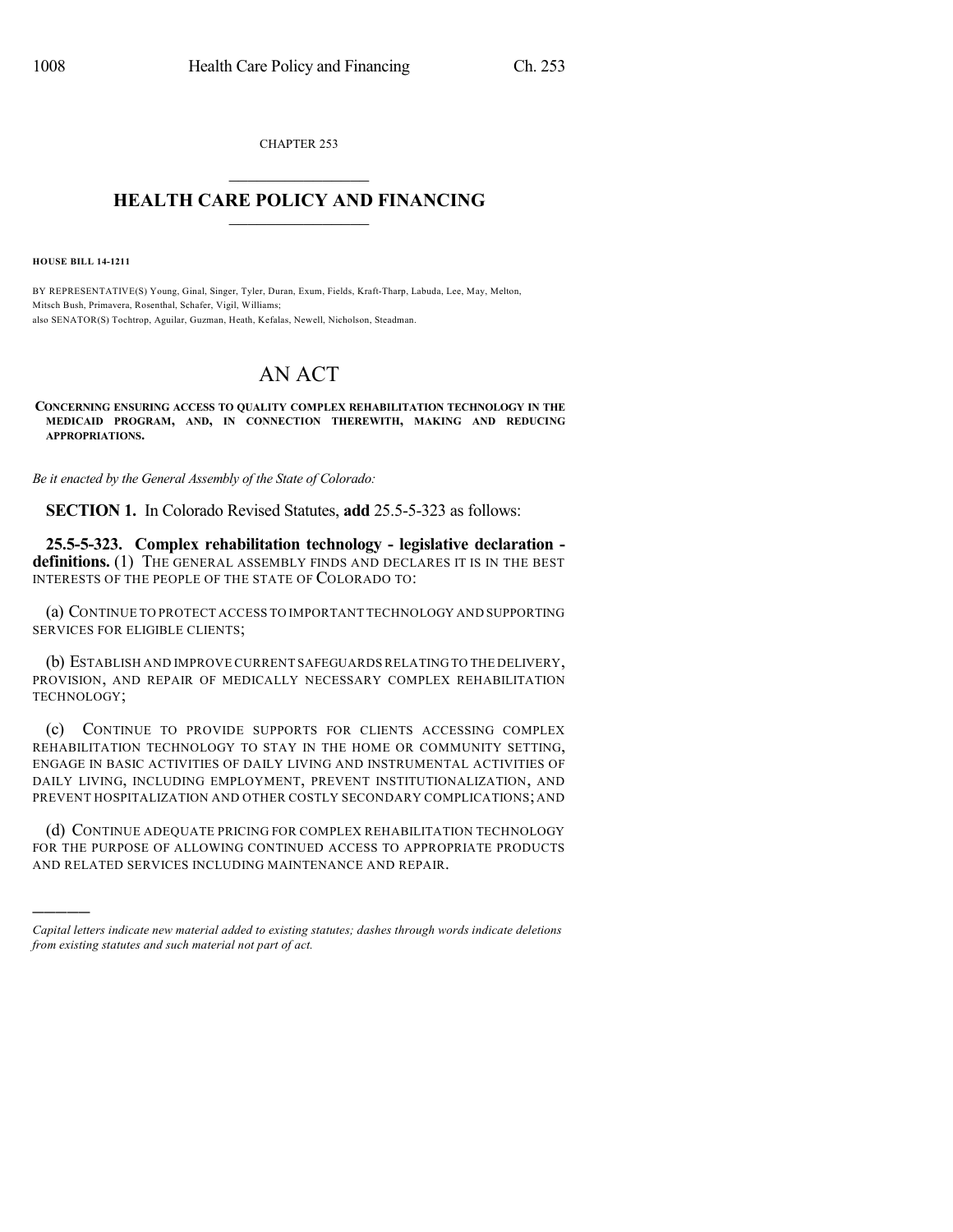(2) AS USED IN THIS SECTION, UNLESS THE CONTEXT OTHERWISE REQUIRES:

(a) "COMPLEX REHABILITATION TECHNOLOGY" MEANS INDIVIDUALLY CONFIGURED MANUAL WHEELCHAIR SYSTEMS, POWER WHEELCHAIR SYSTEMS, ADAPTIVE SEATING SYSTEMS, ALTERNATIVE POSITIONING SYSTEMS, STANDING FRAMES,GAIT TRAINERS,AND SPECIFICALLY DESIGNATED OPTIONS AND ACCESSORIES CLASSIFIED AS DURABLE MEDICAL EQUIPMENT THAT:

(I) ARE INDIVIDUALLY CONFIGURED FOR INDIVIDUALS TO MEET THEIR SPECIFIC AND UNIQUE MEDICAL, PHYSICAL, AND FUNCTIONAL NEEDS AND CAPACITIES FOR BASIC ACTIVITIES OF DAILY LIVING AND INSTRUMENTAL ACTIVITIES OF DAILY LIVING, INCLUDING EMPLOYMENT, IDENTIFIED AS MEDICALLY NECESSARY TO PROMOTE MOBILITY IN THE HOME AND COMMUNITY OR PREVENT HOSPITALIZATION OR INSTITUTIONALIZATION OF THE CLIENT;

(II) ARE PRIMARILY USED TO SERVE A MEDICAL PURPOSE AND GENERALLY NOT USEFUL TO A PERSON IN THE ABSENCE OF ILLNESS OR INJURY; AND

(III) REQUIRE CERTAIN SERVICES PROVIDED BY A QUALIFIED COMPLEX REHABILITATION TECHNOLOGY PROVIDER TO ENSURE APPROPRIATE DESIGN, CONFIGURATION, AND USE OF SUCH ITEMS, INCLUDING PATIENT EVALUATION OR ASSESSMENT OF THE CLIENT BY A HEALTH CARE PROFESSIONAL, AND THAT ARE CONSISTENT WITH THE CLIENT'S MEDICAL CONDITION, PHYSICAL AND FUNCTIONAL NEEDS AND CAPACITIES, BODY SIZE, PERIOD OF NEED, AND INTENDED USE.

(b) "INDIVIDUALLY CONFIGURED" MEANS THAT A DEVICE HAS FEATURES, ADJUSTMENTS, OR MODIFICATIONS SPECIFIC TO A CLIENT THAT A QUALIFIED COMPLEX REHABILITATION TECHNOLOGY SUPPLIER PROVIDES BY MEASURING, FITTING, PROGRAMMING, ADJUSTING, ADAPTING, AND MAINTAINING THE DEVICE SO THAT THE DEVICE IS CONSISTENT WITH AN ASSESSMENT OR EVALUATION OF THE CLIENT BY A HEALTH CARE PROFESSIONAL AND CONSISTENT WITH THE CLIENT'S MEDICAL CONDITION, PHYSICAL AND FUNCTIONAL NEEDS AND CAPACITIES, BODY SIZE, PERIOD OF NEED, AND INTENDED USE.

(c) "QUALIFIED COMPLEX REHABILITATION TECHNOLOGY PROFESSIONAL"MEANS AN INDIVIDUAL WHO IS CERTIFIED BY THE REHABILITATION ENGINEERING AND ASSISTIVE TECHNOLOGY SOCIETY OF NORTH AMERICA OR OTHER NATIONALLY RECOGNIZED ACCREDITING ORGANIZATIONS AS AN ASSISTIVE TECHNOLOGY PROFESSIONAL.

(d) "QUALIFIED COMPLEX REHABILITATION TECHNOLOGY SUPPLIER" MEANS A COMPANY OR ENTITY THAT:

(I) IS ACCREDITED BY A RECOGNIZED ACCREDITING ORGANIZATION AS A SUPPLIER OF COMPLEX REHABILITATION TECHNOLOGY;

(II) MEETS THE SUPPLIER AND QUALITY STANDARDS ESTABLISHED FOR DURABLE MEDICAL EQUIPMENT SUPPLIERS UNDER THE MEDICARE OR MEDICAID PROGRAM;

(III) EMPLOYS AT LEAST ONE QUALIFIED COMPLEX REHABILITATION TECHNOLOGY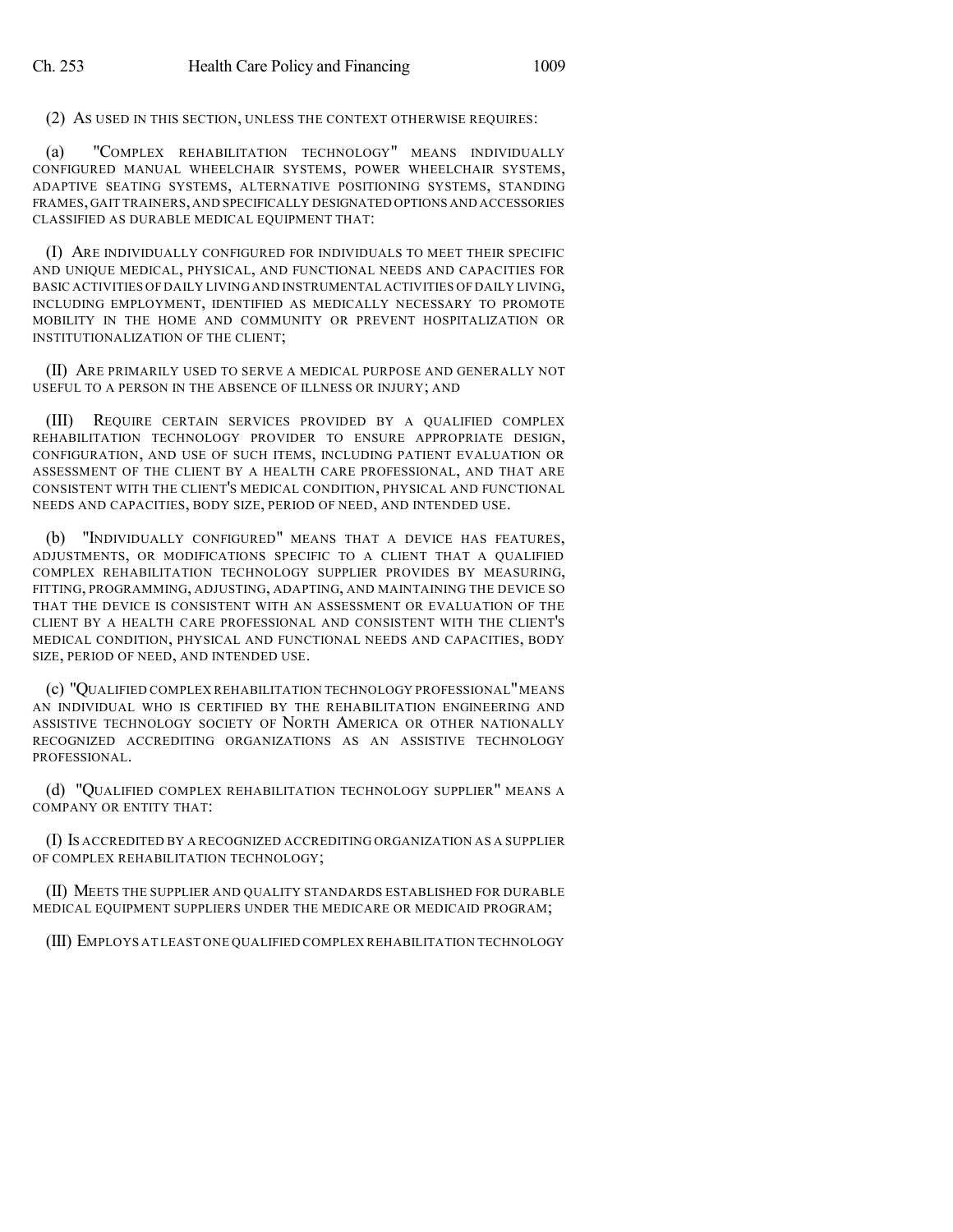PROFESSIONAL FOR EACH LOCATION TO:

(A) ANALYZE THE NEEDS AND CAPACITIES OF CLIENTS FOR A COMPLEX REHABILITATION TECHNOLOGY ITEM IN CONSULTATION WITH THE EVALUATING CLINICAL PROFESSIONALS;

(B) ASSIST IN SELECTING APPROPRIATE COMPLEX REHABILITATION TECHNOLOGY ITEMS FOR SUCH NEEDS AND CAPACITIES; AND

(C) PROVIDE THE CLIENT TECHNOLOGY-RELATED TRAINING IN THE PROPER USE AND MAINTENANCE OF THE SELECTED COMPLEX REHABILITATION TECHNOLOGY ITEMS;

(IV) HAS THE QUALIFIED COMPLEX REHABILITATION TECHNOLOGY PROFESSIONAL DIRECTLY INVOLVED WITH THE ASSESSMENT, AND DETERMINATION OF THE APPROPRIATE INDIVIDUALLY CONFIGURED COMPLEX REHABILITATION TECHNOLOGY FOR THE CLIENT, WITH SUCH INVOLVEMENT TO INCLUDE SEEING THE CLIENT VISUALLY EITHER IN PERSON OR BY ANY OTHER REAL-TIME MEANS WITHIN A REASONABLE TIME FRAME DURING THE DETERMINATION PROCESS.

(V) MAINTAINS A REASONABLE SUPPLY OF PARTS, ADEQUATE PHYSICAL FACILITIES, AND QUALIFIED SERVICE OR REPAIR TECHNICIANS TO PROVIDE CLIENTS WITH PROMPT SERVICE AND REPAIR OFALL COMPLEX REHABILITATION TECHNOLOGY IT SELLS OR SUPPLIES; AND

(VI) PROVIDES THE CLIENT WRITTEN INFORMATION AT THE TIME OF SALE AS TO HOW TO ACCESS SERVICE AND REPAIR.

(3) THE STATE DEPARTMENT SHALL PROVIDE A SEPARATE RECOGNITION WITHIN THE STATE'S MEDICAID PROGRAM ESTABLISHED UNDER ARTICLES 4, 5, AND 6 OF THIS TITLE FOR COMPLEX REHABILITATION TECHNOLOGY AND SHALL MAKE OTHER REQUIRED CHANGES TO PROTECT CLIENT ACCESS TO APPROPRIATE PRODUCTS AND SERVICES. SUCH SEPARATE RECOGNITION MUST TAKE INTO CONSIDERATION THE CUSTOMIZED NATURE OF COMPLEX REHABILITATION TECHNOLOGY AND THE BROAD RANGE OF RELATED SERVICES NECESSARY TO MEET THE UNIQUE MEDICAL AND FUNCTIONAL NEEDS OF CLIENTS AND INCLUDE THE FOLLOWING:

(a) THE STATE DEPARTMENT NOTIFYING THE QUALIFIED REHABILITATION TECHNOLOGY SUPPLIERS CONCERNING THE PARAMETERS OF THE COMPLEX REHABILITATION TECHNOLOGY BENEFIT, WHICH BENEFIT MUST INCLUDE THE USE OF QUALIFIED REHABILITATION TECHNOLOGY SUPPLIERS AS WELL AS BILLING PROCEDURES THAT SPECIFY THE TYPES OF EQUIPMENT IDENTIFIED AND INCLUDED IN THE COMPLEX REHABILITATION TECHNOLOGY BENEFIT. THE STATE DEPARTMENT SHALL CREATE COMPLEX REHABILITATION TECHNOLOGY BENEFIT PARAMETERS THAT ARE EASILY UNDERSTOOD BY AND ACCESSIBLE TO CLIENTS AND QUALIFIED REHABILITATION TECHNOLOGY SUPPLIERS.THE STATE DEPARTMENT SHALL PROVIDE PUBLIC NOTICE NO LATER THAN THIRTY DAYS PRIOR TO A COLLABORATIVE PROCESS THAT INCLUDES DISCUSSION OF ANY PROPOSED CHANGES TO THE TYPES OF EQUIPMENT IDENTIFIED AND INCLUDED IN THE COMPLEX REHABILITATION TECHNOLOGY BENEFIT.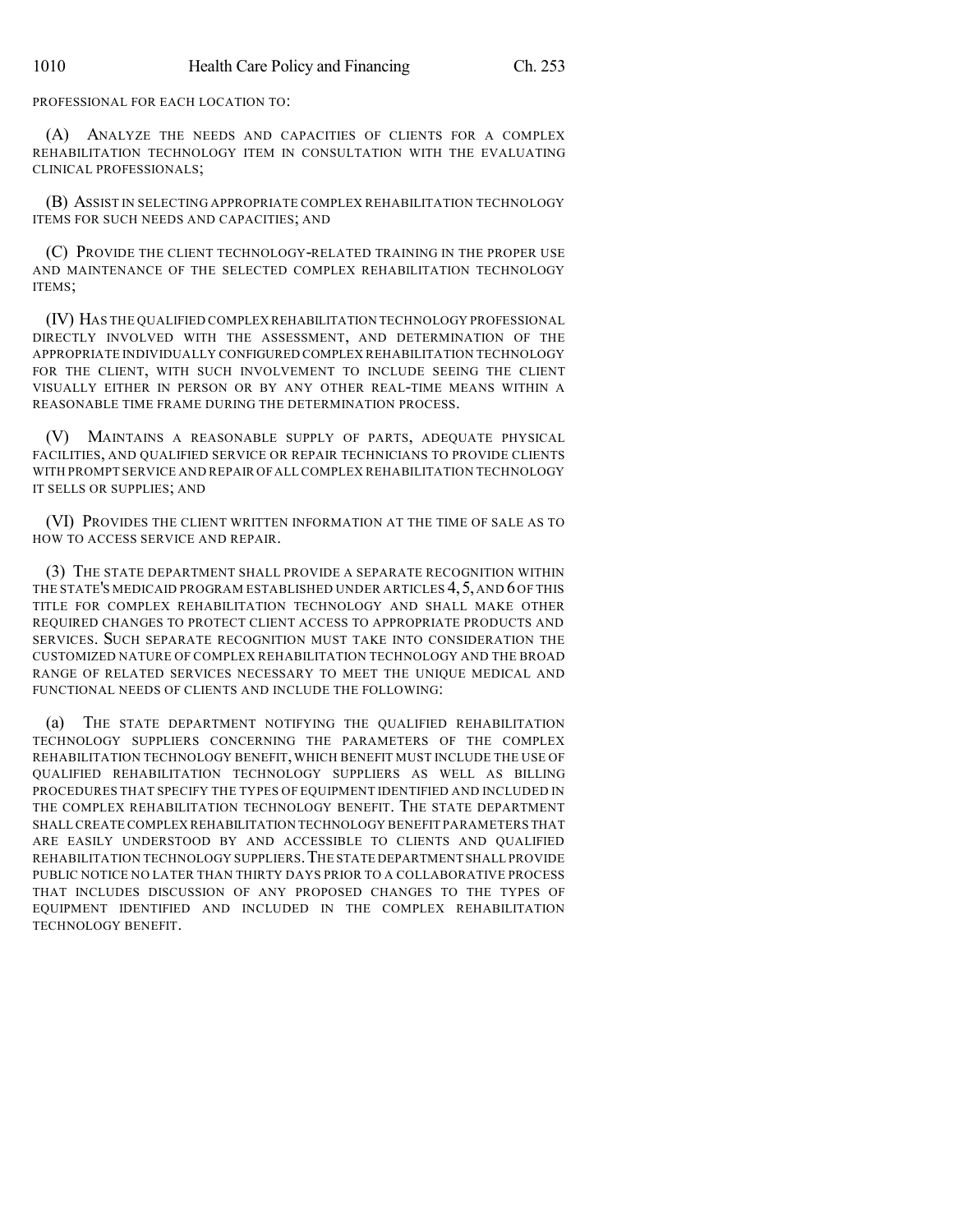## Ch. 253 Health Care Policy and Financing 1011

(b) ADOPTING SPECIFIC SUPPLIER STANDARDS, AS DESCRIBED IN PARAGRAPH (d) OF SUBSECTION (2) OF THIS SECTION, FOR COMPANIES OR ENTITIES THAT PROVIDE COMPLEX REHABILITATION TECHNOLOGY AND RESTRICTING THE PROVISION OF COMPLEX REHABILITATION TECHNOLOGY TO THOSE COMPANIES OR ENTITIES THAT ARE QUALIFIED COMPLEX REHABILITATION SUPPLIERS;

(c) ENSURING THAT CLIENTSRECEIVINGCOMPLEX REHABILITATION TECHNOLOGY ARE EVALUATED OR ASSESSED, AS NEEDED, BY:

(I) A QUALIFIED HEALTH CARE PROFESSIONAL, INCLUDING BUT NOT LIMITED TO A LICENSED PHYSICAL THERAPIST,A LICENSED OCCUPATIONAL THERAPIST,OR OTHER LICENSED HEALTH CARE PROFESSIONAL WHO HAS NO FINANCIALRELATIONSHIP WITH THE QUALIFIED COMPLEX REHABILITATION TECHNOLOGY SUPPLIER AND PERFORMS SPECIALTY EVALUATIONS WITHIN HIS OR HER SCOPE OF PRACTICE; AND

(II) A QUALIFIED COMPLEX REHABILITATION TECHNOLOGY PROFESSIONAL EMPLOYED BY THE QUALIFIED COMPLEX REHABILITATION TECHNOLOGY SUPPLIER. THE ASSESSMENT AND DETERMINATION PERFORMED BY THE QUALIFIED COMPLEX REHABILITATION TECHNOLOGY PROFESSIONAL EMPLOYED BY THE QUALIFIED COMPLEX REHABILITATION SUPPLIER SHALL CONTINUE TO BE INCLUDED IN THE REIMBURSEMENT FOR THE PURCHASED OR RENTED COMPLEX REHABILITATION TECHNOLOGY;

(d) CONTINUING PRICING POLICIES FOR COMPLEX REHABILITATION TECHNOLOGY, UNLESS SPECIFICALLY PROHIBITED BY THE CENTERS FOR MEDICARE AND MEDICAID SERVICES, INCLUDING THE FOLLOWING:

(I) CONTINUING TO ENSURE THAT THE REIMBURSEMENT AMOUNTS FOR COMPLEX REHABILITATION TECHNOLOGY, REPAIRS, AND SUPPORTING CLINICAL COMPLEX REHABILITATION TECHNOLOGY SERVICES ARE ADEQUATE TO ENSURE THAT QUALIFIED CLIENTS HAVE ACCESS TO THE ITEMS,TAKING INTO ACCOUNT THE UNIQUE NEEDS OF THE CLIENTS AND THE COMPLEXITY AND CUSTOMIZATION OF COMPLEX REHABILITATION TECHNOLOGY.THIS INCLUDES DEVELOPINGPRICINGPOLICIES THAT ENSURE ACCESS TO ADEQUATE AND TIMELY REPAIRS.

(II) EXEMPTING COMPLEX REHABILITATION TECHNOLOGY FROM INCLUSION IN COMPETITIVE BIDDING PROGRAMS OR SIMILAR PROCESSES; AND

(III) PRESERVING THE OPTION FOR COMPLEX REHABILITATION TECHNOLOGY TO BE BILLED AND PAID FOR AS A PURCHASE ALLOWING FOR LUMP SUM PAYMENTS FOR DEVICES WITH A LENGTH OF NEED OF ONE YEAR OR GREATER,EXCLUDING APPROVED CROSSOVER CLAIMS FOR CLIENTS ENROLLED IN MEDICARE AND MEDICAID; AND

(e) MAKING OTHER CHANGES AS NEEDED TO PROTECT ACCESS TO COMPLEX REHABILITATION TECHNOLOGY FOR CLIENTS.

**SECTION 2.** In Colorado Revised Statutes, 25.5-5-404, **add** (1) (v) as follows:

**25.5-5-404. Selection of managed care entities.** (1) In addition to any other criteria specified in rule by the state board, in order to participate in the managed care system, the MCE shall comply with specific criteria that include, but are not